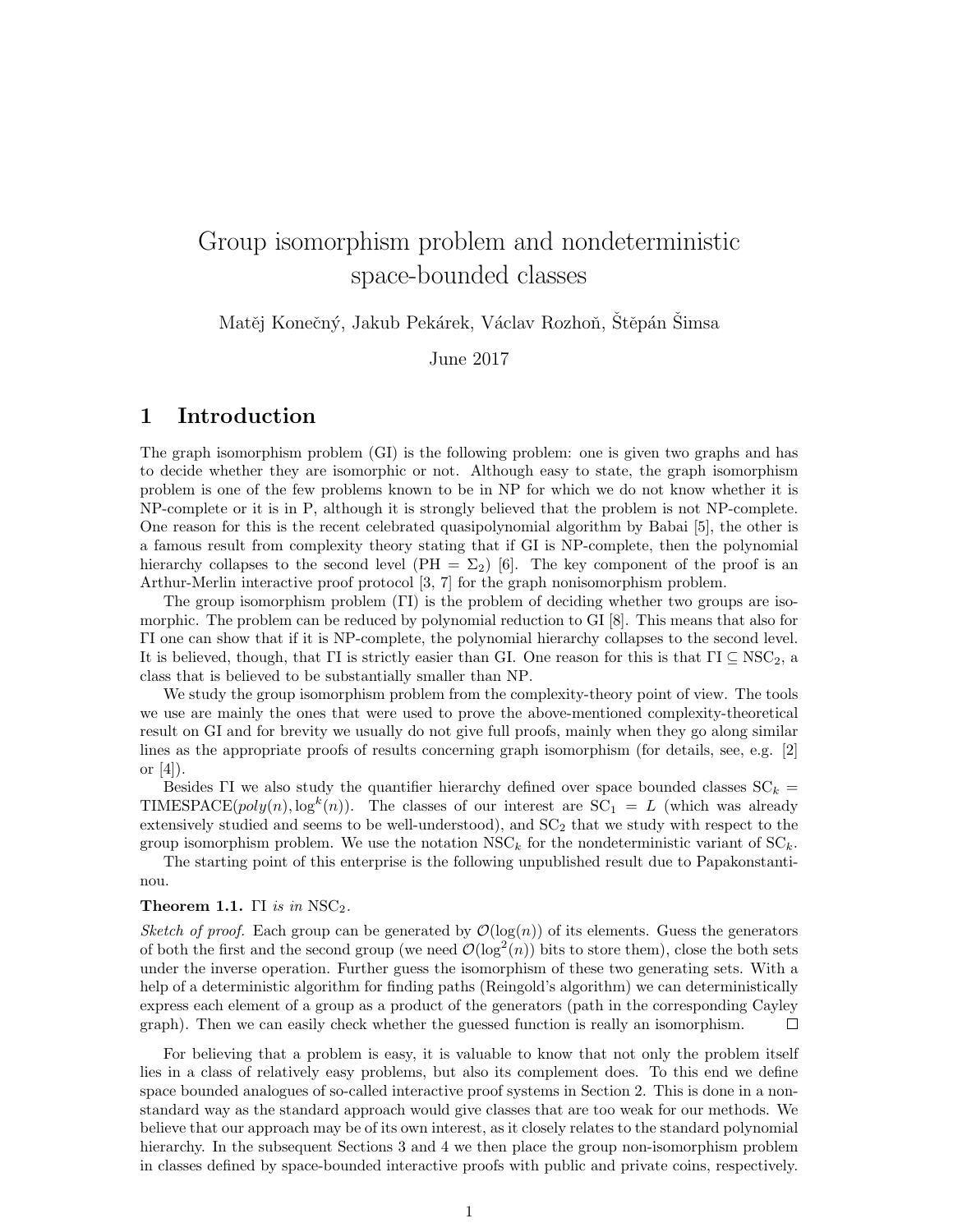## 2 Different models

While the following results are stated for the  $\Sigma$  hierarchy (starting with existential quantifier), one can extend the results to  $\Pi$  hierarchy in the straightforward manner.

**Definition 2.1.** (Strong and weak hierarchy) For class of problems  $C = \text{TIMESPACE}(f, g)$  we define two types of hierarchies. Weak hierarchy is the hierarchy defined by alternations and we will denote its levels  $\Sigma_k^C$  and  $\Pi_k^C$ . Strong hierarchy is defined in a similar manner and we use symbols  $\Sigma_k^C$  and  $\Pi_k^C$  to denote its levels.

We say that a multi-tape Turing machine M is nondeterministic-read-only, if it has one twoway multiple-read input tape, one one-way write-only output tape and some number of one-way read-only nondeterministic (or random) tapes (i.e. it reads the bits in the given order and each can be read only once). The nondeterministic tapes are not space-bounded.

Both hierarchies (where either  $S = \sum_{k=0}^{C}$  or  $S = \sum_{k=0}^{C}$ ) can be defined as sets of languages such that  $L \in S$  if and only if there exists a nondeterministic-read-only machine M with resources in C and

$$
x \in L \Longleftrightarrow \exists a_1 \forall a_2, \dots, Q a_k : M(x, a_1, a_2, \dots, a_k) = 1.
$$

The difference between the weak and strong hierarchies is how the machine M gets the nondeterministic bits. In the weak hierarchy they are all on one tape written in the same order as is the order of quantifiers<sup>1</sup>, while in the strong hierarchy there is one tape for every  $a_i$ .

The following observations can be seen immeadiately from the definition:

**Observation 2.1.** For any 
$$
C \subseteq C'
$$
 we have  $\Sigma_k^C \subseteq \Sigma_k^{C'}$  and  $\overline{\Sigma_k^C} \subseteq \overline{\Sigma_k^{C'}}$ .  
Moreover,  $\Sigma_1^C = \overline{\Sigma_1^C}$  and  $\Sigma_k^C \subseteq \overline{\Sigma_k^C}$ .

We can also easily observe that the two notions are the same for  $C = \text{TIMESPACE}(poly, poly)$ , because the machine can start by copying the content of its non-deterministic tape(s) on the worktape.

#### Observation 2.2.

$$
\Sigma_k^{\mathcal{P}} = \overline{\Sigma_k^{\mathcal{P}}}.
$$

In the following paragraphs we are going to be using the interactive proof classes MA and AM. For precise definitions cf. TODO. Here, by  $(\exists^+ x)\varphi(x)$  we mean that for at least  $\frac{2}{3}$ -fraction of feasible choices of x, the formula  $\varphi(x)$  is satisfied. Using this notation, one can say that a language L is in MA if there is a polytime computable formula  $\varphi(x, a, r)$  and  $x \in L \leftrightarrow (\exists a)(\exists^+ r)\varphi(x, a, r)$ and  $x \notin L \leftrightarrow (\forall a)(\exists^+ r) \neg \varphi(x, a, r)$ , for AM the order of the quantifiers is reversed.

The classes MA and AM can be also defined in both the weak and the strong sense in a completely analogous manner to the  $SC_k$  hierarchy. We will use  $MA_{SC_k}$  is in  $AM_{SC_k}$  for the strong classes.

Note that due to the space restriction we are not able to amplify the probability of success in the weak notion of AM and MA by grouping more than constant number of rounds of the same protocol in one interaction.

Because of this, we choose to work with the strong notion with multiple tapes. In this notion we can amplify probabilistic protocols by their repeated application and by an argument completely analogous to the one that  $MA_P \in AM_P$  one can prove that  $\overline{MA_{SC_k}}$  is in  $\overline{AM_{SC_k}}$ , as switching the order of quantifiers does not alter the arrangement of the tapes.

However, this notion of hierarchy is very strong, as  $SAT \in \overline{MA_L}$ :

#### **Proposition 2.3.** NP  $\subseteq \overline{\mathrm{MA}_{L}}$ .

<sup>1</sup> this is the usual definition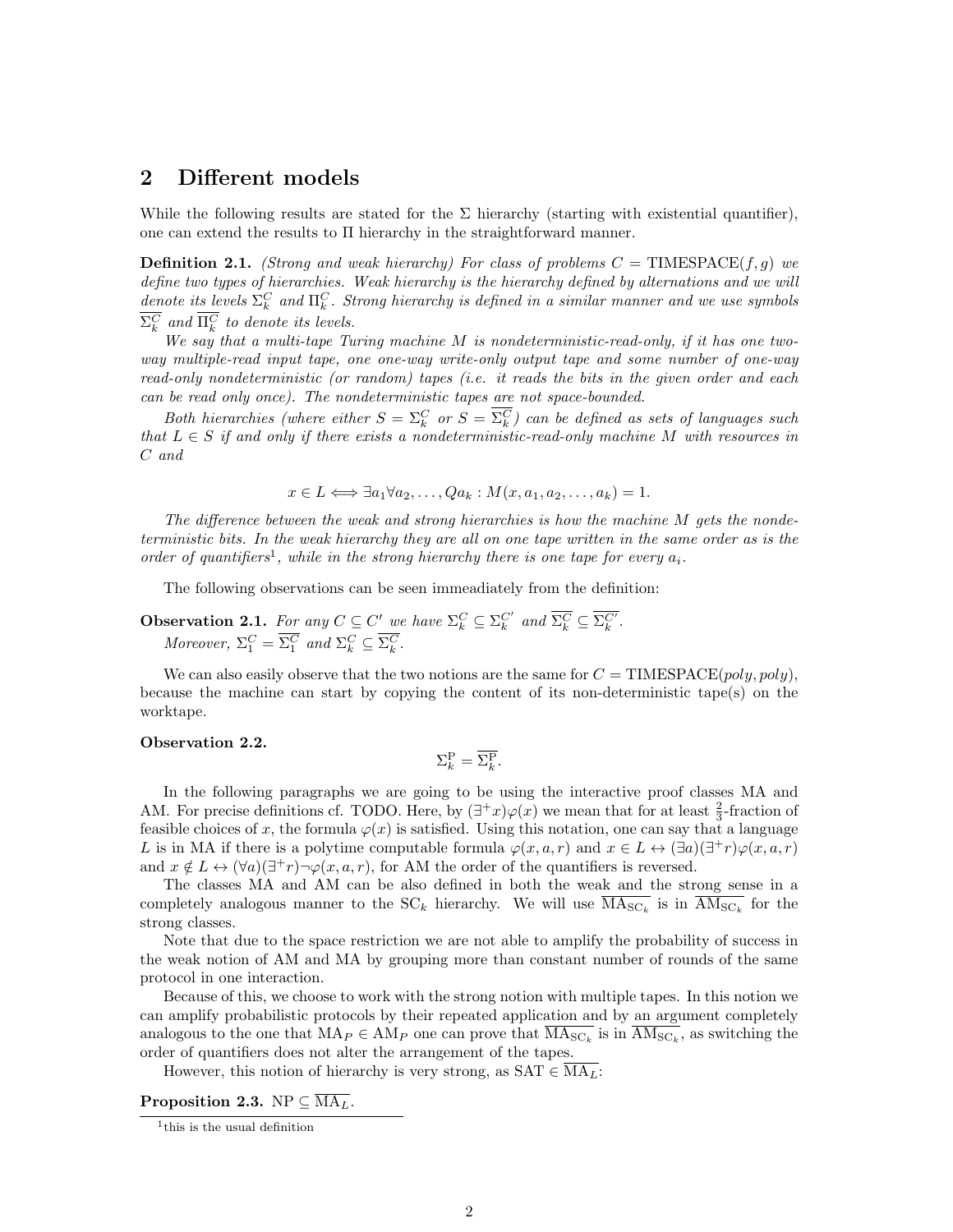*Proof.* (sketch) We solve SAT by a machine from  $\overline{MA_L}$ . Note that any problem from NP is reducible to SAT by L-reductions.

Nondeterministic tape of our machine contains an assignment of variables of the formula. We uniformly randomly choose one of  $m$  clauses from the formula and verify that the clause is satisfied by the non-deterministic assignment. If the assignment is not satisfactory, then there is at least on un-satisfied clause, and a probability at least  $1/m$  of choosing it and hence answering correctly. We amplify the probability by repeating this protocol.  $\Box$ 

Similarly, one can easily observe that NP  $\subseteq \Sigma_2^L$ . Note that although the classical property of the weak hierarchy is that for every  $C = \text{TIMESPACE}(f, g)$  it holds that  $\Sigma_1^C = \Pi_1^C$  implies  $\bigcup_{i=1}^n \Sigma_i^C = \Sigma_1^C$ , this does not seem to hold in the strong notion of hierarchy. This is because for an L machine we actually know that that the premise is true  $(NL = \text{co}NL)$ , but we will soon see that the consequence of an analogous result would mean that  $PH = NL$ . Similarly, derandomization of  $\overline{\text{MA}_{L}}$  (i.e., proof  $\overline{\text{MA}_{L}}$  = NL) implies that NP = NL.

We follow by clasifying the complete problems for both the weak and the strong notion of hierarchy in the interesting case when the underlying complexity class C is equal to  $SC_k$  = TIMESPACE $(poly(n), \log^k(n))$ .

#### 2.1 Complete problems for the hierarchy

The complete problem for  $\Sigma_k^{\mathcal{SC}_m}$  is similar to the complete problem for the polynomial hierarchy. Its corresponding language contains formulas with their pathwith bounded by  $\log^{m}(n)$  satisfying:

$$
\varphi \in L \Longleftrightarrow (\exists a_1)(\forall a_2) \dots (Qa_k)\varphi(a_1, a_2, \dots, a_k) = 1.
$$

For the proof of the case with  $k = 1$ , as well as the definition of pathwith for formulas see [1, 9]. Note that the formula has to be given together with its path decomposition. The general case can be easily proved in the same way.

The complete problem for  $\Sigma_k^{\text{SC}_m}$  is the same as the complete problem for  $\Sigma_k^{\text{SC}_m}$  with the additional restriction that in the pathwidth decomposition there are at first the bags with variables from  $a_1$ , then variables from  $a_2$ , etc. (variables from  $a_i$  and  $a_{i+1}$  can intersect in one bag). The proof is straightforward and similar to the previous case.

#### 2.2 Strong hieararchy and PH

In this section we prove that there is a strong relation between the strong hierarchy over L and the standard PH hierarchy. Specifically, we prove the following theorem:

**Theorem 2.4.** For every  $k \geq 2$ :

$$
\Sigma_{k-1}^{\mathcal{P}} \subseteq \overline{\Sigma_{k}^{\mathcal{L}}}
$$

First recall that any problem in  $\Sigma_k^{\text{P}}$  is L-reducible to  $\Sigma_k^{\text{P}}$ SAT (the k-quantifier satisfiability problem). Now we define an auxiliary model of the hierarchy  $\Sigma_k^{\rm L}$  that is defined as  $\Sigma_k^{\rm L}$  except that we do not restrict the machine to read the nondeterministic tapes only once.

Lemma 2.5.  $\Sigma_k^{\text{P}} \text{SAT} \subseteq \Sigma_k^{\text{L}}$ .

*Proof.* We propose a  $\Sigma_k^{\text{L}}$  machine solving  $\Sigma_k^{\text{P}} SAT$ . Suppose the formula is already in the CNF form (otherwise we construct an equivalent CNF formula in an online manner. We interpret the nondeterministic tapes as the assignments of corresponding variables, take the clauses one by one and for each we check whether the assignment is correct (we scan the nondeterministic tape once each time we need a nondeterministic variable).  $\Box$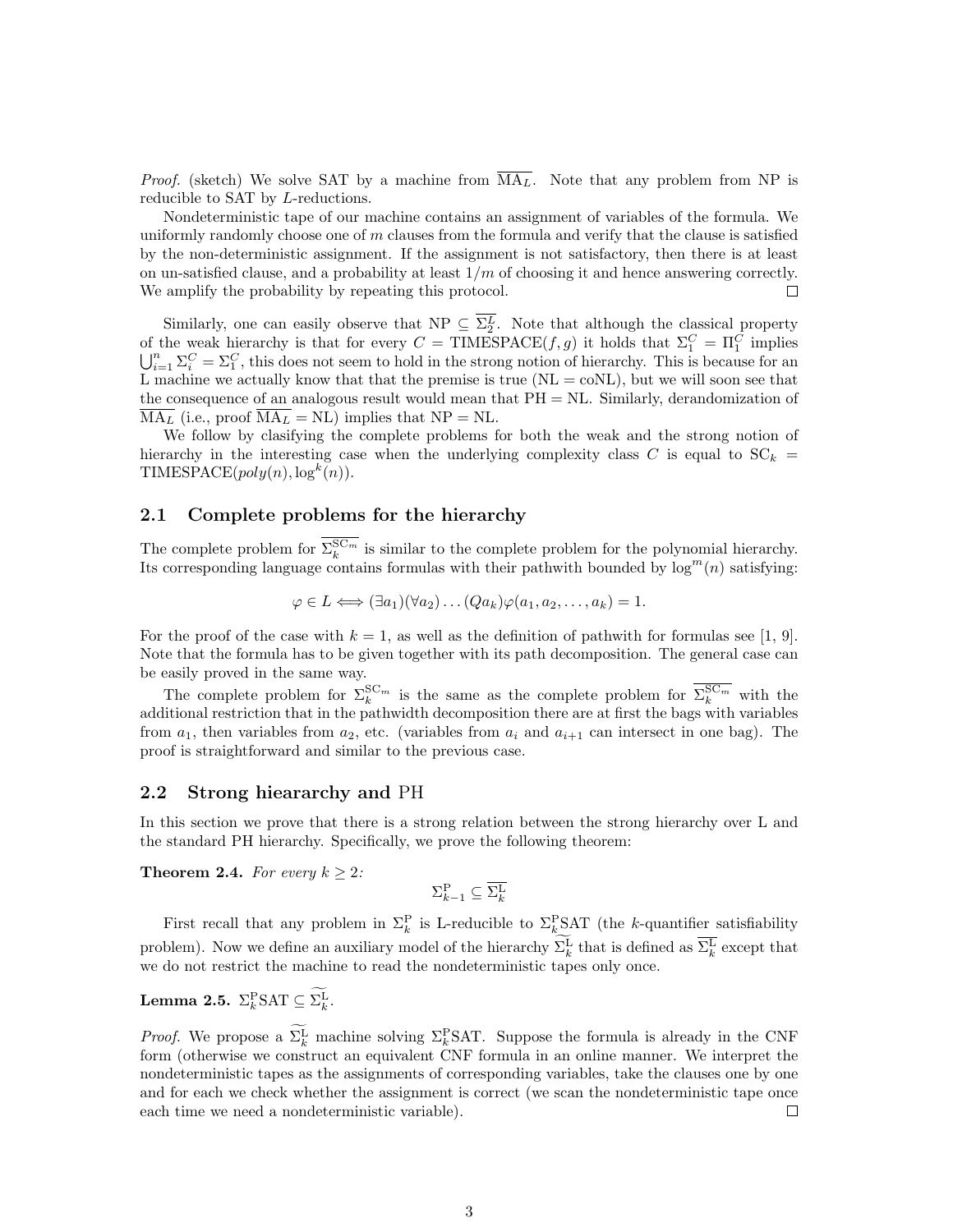Now we are ready to prove Theorem 2.4. Although quite technical when written down, the idea behind the proof is very easy. We want to prove the inclusion  $\Sigma_{k-1}^{\mathcal{L}} \subseteq \Sigma_k^{\mathcal{L}}$ . This we will simply do by repeating the nondeterministic bits on each tape enough times so that we can simulate multiple reads. Then, of course, one has to check whether all the copies are the same. To do that for, say,  $(\forall a)\varphi(x, a)$ , one can devise new equi-satisfiable formula

 $(\forall a)(\exists i)$  (some copies in a differ on the *i*-th bit  $\vee \varphi(x, a)$ ).

If the copies differ, then the bits on tape  $a$  are not part of what we want to check, so we simply accept. Otherwise we can simulate multiple reads by having enough copies of the nondeterministic bits. For the existential quantifier, one universally (over index  $i$ ) checks whether all the bits on position i are the same and the formula is satisfied at the same time.

The formal proof follows:

*Proof of Theorem 2.4.* By Lemma 2.5 we know that  $\Sigma_{k-1}^{\mathcal{P}} \subseteq \Sigma_{k-1}^{\mathcal{L}}$ , so it is enough to show that  $\Sigma_{k-1}^{\text{L}} \subseteq \Sigma_k^{\text{L}}$ . Let M be a machine working in  $\Sigma_{k-1}^{\text{L}}$  and  $L(M)$  the corresponding language. We will construct a machine  $M'$  in  $\overline{\Sigma_k^L}$  such that  $L(M') = L(M)$ .

Denote the nondeterministic tapes of M resp.  $M'$  as  $t_1, \ldots, t_{k-1}$  resp.  $t'_1, \ldots, t'_k$  (in the order of the corresponding quantified variables). We know there exists a polynomial  $P(n)$  such that M does at most  $P(n)$  steps for  $|x| = n$ . We will treat every tape as having several parts. First of them will be long  $\lceil \log(P(N)) \rceil = O(\log(n))$  bits and all the other parts will be long  $P(n)$  bits and there will be  $P(n)$  of these parts. The first tape does not have the first part and the last tape,  $t'_{k}$ , has only the first part. We will start by reading the first parts and storing them to our work tape (so for every tape  $2 \le i \le k$  we have some number  $b_i$ ). Now M' simulates M step-by-step, but after each step it jumps to the next part of each nondeerministic tape.

Whenever we read part of some tape i we remember its  $b_{i+1}$ -th bit and check if it is equal to the  $b_{i+1}$ -th bit of the previous part of same the tape (for any tape we remember at most two bits for every tape by throwing away old bits).

If we found two bits that were not equal on the first (existential) tape, we reject. Otherwise, if we found two bits that were not equal on the second (universal) tape, we accept. Generally, if there was no difference on tapes  $t'_1, \ldots, t'_{l-1}$  and there is a difference on tape  $t'_l$  we accept if l as an existential tape and reject otherwise.

If we did not find any not matching bit on any of the tapes we accept/reject base on our simulation of M.

We now prove that  $L(M) = L(M')$ .

We know that

$$
x \in L(M) \Longleftrightarrow (\exists a_1)(\forall a_2) \dots M(x, a_1, a_2, \dots, a_{k-1}) = 1. \tag{1}
$$

 $\Box$ 

We have M' and the content of the first tape is  $a'_1$ , the content of the second tape is  $b_2a'_2$ , third tape  $b_3a'_3$ , and so on until the last tape contains only  $b_k$ .

First suppose that  $x \in L(M)$ . We want to show that  $x \in L(M')$ . We will choose  $a'_1$  (the content of first tape of M') as  $a_1^{P(n)}$  where  $a_1$  is what we get from Equation 1  $(a_1^{P(n)}$  means  $P(n)$ copies of  $a_1$  padded with zeros to length  $P(n)$ ). That means that no matter what  $b_2$  is we will not find a difference between two parts on the first tape and so we will not reject because of this.

Then there are two possibilities for  $a'_2$ . Either  $a'_2 = c^{P(n)}$  for some c or not. If not then we can choose  $b_3$  such that we find a difference between two different parts of  $a'_3$  and then we accept (as we wanted). Otherwise we take  $a_2 = c$  and Equation 1 gives us  $a_3$ . Now we continue with choosing  $a'_3 = a_3^{P(n)}$  and proceed the same as with  $a'_1$ .

When we constructed  $a'_{k-1}$  and  $b_k$  we either accepted because of some difference in  $a'_{2l}$  or all the tapes  $a'_1, \ldots, a'_{k-1}$  contain  $P(n)$  exact copies of  $a_1, \ldots, a_{k-1}$  for which M accepts. But then our machine  $M'$  simulates the machine  $M$  with the access to the same inputs and because  $M$ accepted,  $M'$  will accept as well.

The second part of the proof  $x \notin L(M) \Longrightarrow x \notin L(M')$  can be done analogically.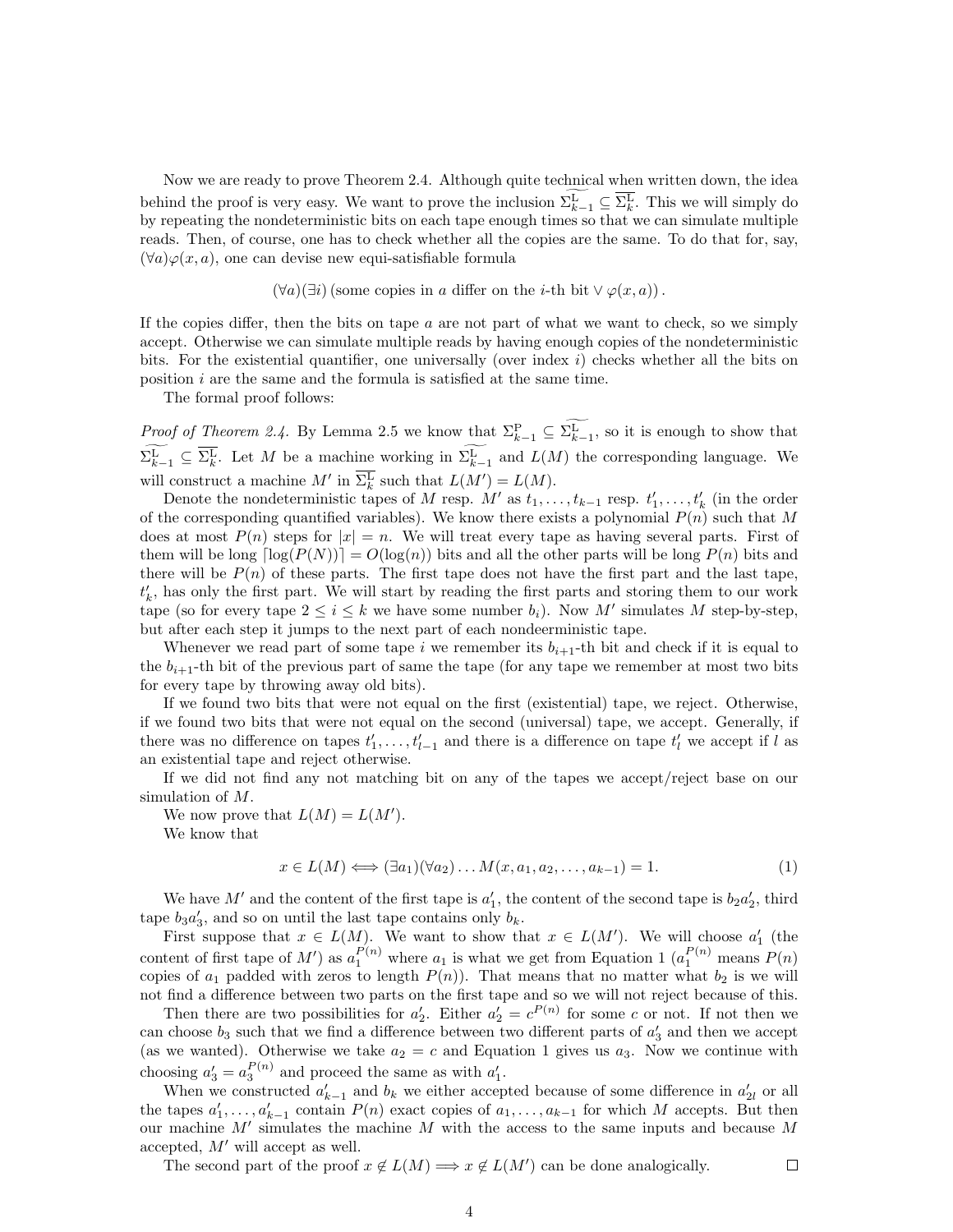Trivially, the second inclusion would be true for any class  $L \subseteq C \subseteq P$  and then  $\Sigma_k^L \subseteq \Sigma_k^C$  so the Theorem 2.4 is true for any such class  $C$ .

**Theorem 2.6.** For every  $k \geq 1$ :

$$
\overline{\Sigma_k^{\rm L}}\subseteq \Sigma_{k-1}^{\rm P}
$$

*Proof.* For  $k = 1$  we get the well-known theorem NL  $\subseteq$  P. For general k the proof goes along the same lines. State of the machine at each step of computation can be described by the content of work tape, position of heads reading input/work/nondeterministic tapes and the transition state of the machine. All of this information can be described by  $\mathcal{O}(\log(n))$  bits.

Now when simulating a  $\overline{\Sigma_k^L}$  machine M by  $\Sigma_{k-1}^P$  machine M' we at first guess the assignment of the first  $k-1$  tapes of M on the  $k-1$  corresponding tapes of M'. Then we build the state graph of the machine M of size  $poly(n)$  (the same as in the proof NL  $\subseteq$  P). Because the content of the first  $k-1$  tapes is fixed now the only states with outdegree two in the state graph are those that correspond to reading the last nondeterministic tape while all of the other states have outdegree one. Now the existence of the content such that  $M$  accepts is clearly equivalent to existence of an appropriate path in the state graph that can be found in polynomial time.  $\Box$ 

# 3 INI is in  $IP_{SC_2}$

In this section we give an interactive protocol for group nonisomorphism for machine in  $SC<sub>2</sub>$ . The proof goes along the same lines as the classical proof of graph nonisomorphism from ?? (choose one group at random, permute its elements and send it to the prover asking him what group we have sent). However, as the memory of the verifier is limited, it cannot store the whole information of the chosen permutation of the group. We overcome this problem by not sampling uniformly from the set of all permutations, but rather we choose only from a subset of permutations that are generated from the partial permutation of the generating sets of size  $\mathcal{O}(\log n)$ . This set of generators can be stored in the limited memory of an  $SC<sub>2</sub>$  machine.

The reason why we can use the notion of generating sets is the following simple lemma (it can be viewed as the special case of the Alon-Roichmann theorem).

**Lemma 3.1.** Let  $\Gamma$  be a group with at least two elements. Then for each  $\varepsilon$  there is a  $c_{\varepsilon}$  such that at most  $\varepsilon$  fraction of subsets of  $\Gamma$  of size  $c_{\varepsilon} \log(n)$  is not generating.

Sketch of proof. One by one, we will randomly pick elements into the set  $A \subseteq \Gamma$ . As the set generated by A is a subgroup of Γ, either  $\langle A \rangle = \Gamma$  and we have a generator, or by Lagrange's theorem  $|\langle A \rangle| \leq |\Gamma|/2$ , hence the probability, that in the next step we pick an element outside of  $\langle A \rangle$  is at least  $\frac{1}{2}$  and thus enlarge the size of the generated subgroup at least by a factor of two (again by Lagrange's theorem). Then it is enoug to pick a suitable  $c_{\varepsilon}$  to get the probability of failure below  $\varepsilon$ .  $\Box$ 

As we have already stated, the crucial idea is to sample a permutation of group elements only from the limited set induced by a partial permutation of a small generating set. The heart of the argument is then to show that if our two groups are isomorphic, then the resulting distribution of the generated Cayley tables for the first group is the same as the one for the second group.

**Definition 3.1.** For a permutation  $\pi : \{1, \ldots, n\} \to \{1, \ldots, n\}$  we define  $\widetilde{\pi}$  to be the corresponding permutation matrix.

**Theorem 3.2.** There is a machine  $M \in \text{SC}_2$  such that

- M takes as an input a Cayley table  $C_{\Gamma}$  and an ordered set of indices  $(s_i)_{i=1}^k$ ;
- M outputs NO if elements  $(s_i)_{i=1}^k$  do not generate  $\Gamma$ ;
- otherwise M outputs  $\bar{C}_{\Gamma} = \tilde{\pi} C_{\Gamma}$  for some permutation  $\pi$ , where the elements of  $\bar{C}_{\Gamma}$  are cononically renumbered 0, 1,2 in this order and the elements of a form an initial economic canonically renumbered  $0, 1, 2, \ldots$  in this order and the elements of  $s_i$  form an initial segment of the table following the order  $s_i$ ; and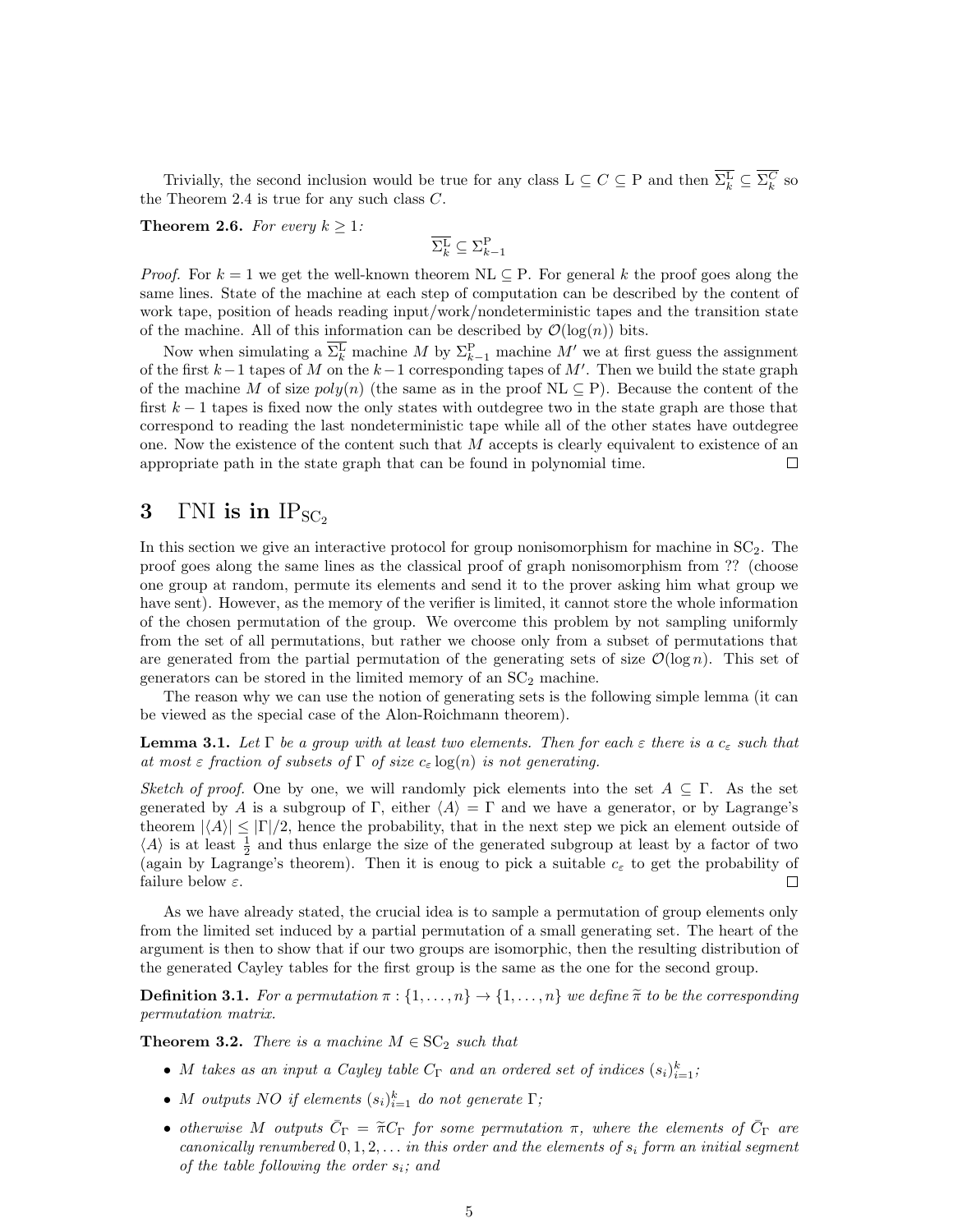•  $\widetilde{\pi}M(C_{\Gamma},(s_i)_{i=1}^k) = M(\widetilde{\pi}C_{\Gamma},(\pi s_i)_{i=1}^k)$  for every permutation  $\pi$  of group elements.

Moreover, for  $\pi$  an injective function from the generating set  $(s_i)_{i=1}^k$  to  $\Gamma$  it holds that  $M(C_{\Gamma}, (s_i)_{i=1}^k)$  $M(C_{\Gamma}, (\pi s_i)_{i=1}^k)$  if and only if  $\pi$  (uniquely) extends to an automorphism of  $\Gamma$ .

To propose such an algorithm we use a Cayley graph representation of Γ. As a subroutine we use Reingold's algorithm. We will need that this algorithm satisfies a natural property that its output does not depend on the underlying representation of the graph it uses (i.e. on the order of the vertices).

**Definition 3.2.** Let G be a k-regular graph. We define  $S(G)$  as a representation of G via an ordered set of ordered lists of neighbors of each vertex, i.e.  $S(G)_i = (v_1, v_2, \ldots, v_k)$ , where vertices  $\{i, v_i\} \in E(G)$  for every  $j \in \{1, ..., k\}.$ 

**Definition 3.3.** For permutation  $\pi$  :  $\{1, \ldots, n\} \rightarrow \{1, \ldots, n\}$  we define  $\pi(S(G))$  as permutation of vertices of G while preserving the order of edges incident to every vertex. So for every  $i \in$  $\{1, \ldots, n\}$ :

$$
\pi(S(G))_{\pi(i)} = (\pi(v_1), \pi(v_2), \ldots, \pi(v_k)),
$$

where  $S(G)_i = (v_1, \ldots, v_k)$ .

**Proposition 3.3** (s, t connectivity in small space). There is a machine  $M_{st} \in L$  such that

- $M_{st}$  takes as an input  $S(G)$  and two vertices s and t of  $G$ ,
- $M_{st}$  outputs list of indices from  $S(G)$  defining path from s to t or false if no such path exists,
- $\pi(M_{st}(S(G), s, t)) = M_{st}(\pi(S(G)), \pi(s), \pi(t))$  for every permutation  $\pi$  of vertices of G

Proof. One can check that the Reingold's algorithm has all the desired properties.

 $\Box$ 

Now we use this algorithm to prove Theorem 3.2.

Sketch of proof of Theorem 3.2. First we close the  $(s_i)_{i=1}^k$  under taking inverse and add the unit element, such that the closure order the original elements of  $s_i$  go first, then the unit element (if not present in  $s_i$  already) and then all the missing inverses, again following the order  $s_i$ . We get an l-tuple of logarithmic size. Now we can define a Cayley graph G from this l-tuple and represent it as  $S(G)$ , where the order of neighbours of each vertex is the same as the order in this *l*-tuple. We can use machine  $M_{st}$  from Proposition 3.3 to produce a path from every element in G to 1. If one of these paths does not exist than the graph is not connected and that is equivalent to the fact that the original k-tuple was not a generating set. In this case we return  $NO$ . Otherwise, for every element g in the group we define its position in the Cayley table we output as follows – if  $g = s_i$  then it is i and otherwise it is  $l + x$  where x is the number of elements among  $\Gamma \setminus \{s_i\}$  that are smaller than g with respect to lexicographical order of the paths from 1 to  $g$ . To compare two elements with respect to this order we run two instances of  $M_{st}$  simultaneously. We return the Cayley table  $C_{\Gamma}$  element by element. To find the index stored at position  $(i, j)$  we find the two elements with indices  $i$  and  $j$  in our lexicograhical order, multiply them (we use the Cayley table from input tape) and return the index of the new element in our order.

Now the fourth property of the theorem follows from Proposition 3.3. The last property follows from the fact that the permutation of generators has a unique extension to the whole group. If the equality  $M(C_{\Gamma}, (s_i)_{i=1}^k) = M(C_{\Gamma}, (\pi s_i)_{i=1}^k)$  holds, then the permutation of generators uniquely extends to an automorphism of Γ. On the other hand, no automorphism other than identity is identical on any set of generators.  $\Box$ 

Now we can easily build the sampling procedure with the desired property that if the two groups are isomorphic, then the distribution of groups we sample does not depend on the group we choose to sample from.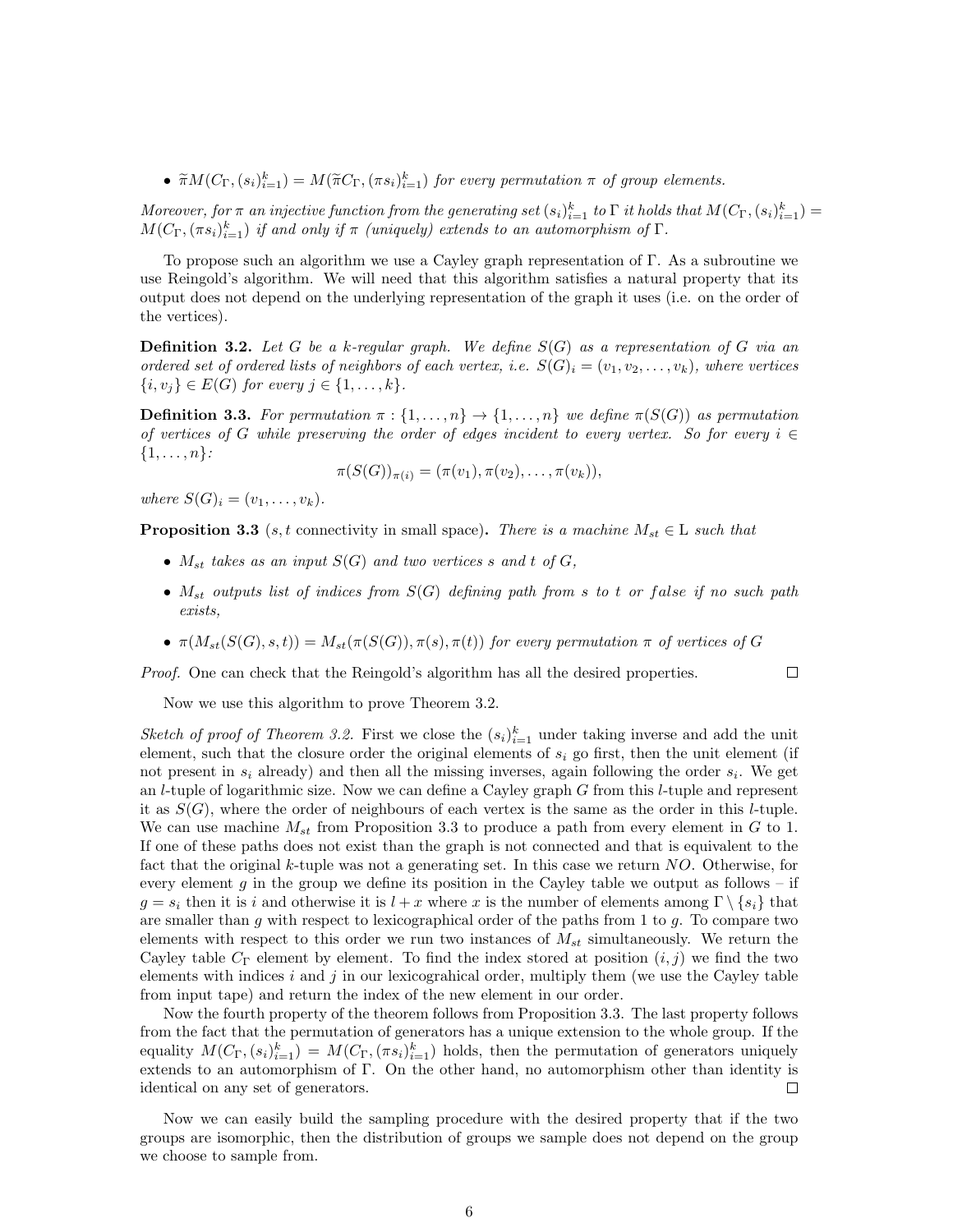**Theorem 3.4.** ΓΝΙ has an interactive protocol with private bits and verifier from  $SC_2$ .

*Idea.* Pick  $p \in \{0,1\}$  uniformly at random. Pick  $c \cdot \log(n)$  different group element indices  $s_i, s_2, \ldots, s_{c \log n}$  at random. Generate  $C_{\Gamma_p}$  permuted according to  $(s_i)$  one element at a time using the algorithm from 3.2 and send it to the prover. Prover replies with  $q \in \{0,1\}$  indicating which group on the input is isomorphic to the group defined by  $C_{\Gamma_p}$ . Accept if and only if  $p = q$ . This can be easily amplified in such a way that the probability of success can be any constant (combine several rounds of interaction in one).  $\Box$ 

# 4  $\Gamma$ NI is in  $AM_{SC_2}$

**Definition 4.1.** ( $AM_{SC_2}$  model) Input tape (random access), random tape (read once), nondeterministic tape (read once), memory  $log^2(n)$ , run-time  $poly(n)$ .

As in the corresponding proof of GI we use the so-called lower bound method, where we choose a suitable set representing symmetries of our two groups and then argue that the set is substantially larger if the two groups are non-isomorphic. As in the case of the IP protocol from the previous section we choose only a suitable subset of symmetries that can be described in small space – in this we differ from the corresponding proof for GI where one works with the set of all permutations of the given graph.

The suitable set S is defined as a union of  $S_1$  and  $S_2$  where for  $i \in \{1,2\}$  we have  $S_i = \{(\Gamma, \pi) \mid \Pi_i\}$  $\widetilde{\Gamma} = M(C_{\Gamma_i}, s_1, \ldots, s_k), (s_1, \ldots, s_k) \in \Gamma_i^k, \pi \in \text{Aut}(\widetilde{\Gamma})\}$  where M is the machine from Theorem 3.2.

Observe that  $|S_i| = |\{s_1, \ldots, s_k \in \Gamma_i : s_1, \ldots, s_k \text{ are disjoint and generating}\}|$ . This immediately follows from the last part of Theorem 3.2, as we know that  $M(C_{\Gamma_i}, s_1, \ldots, s_k)$  =  $M(C_{\Gamma_i}, t_1, \ldots, t_k)$  iff the partial function mapping each  $s_i$  to  $t_i$  extends to an automorphism  $\pi$  of  $\Gamma_i$ . On the other hand, any automorphism of  $\Gamma$  also specifies uniquely a partial automorphism of its first k elements.

From Lemma 3.1 we can easily infer that there is a suitable c such that after defining  $k = c \log n$ we have

 $0.9 \cdot n(n-1)\cdots(n-k+1) \leq |\{s_1, \cdots, s_k \in \Gamma_i,$  disjoint and generating $\}| \leq n(n-1)\cdots(n-k+1)$ .

In other words, most of the sets are generating.

Further observe that if  $\Gamma_1 \simeq \Gamma_2$  then  $|S| \leq n(n-1)...(n-k+1)$ . If  $\Gamma_1 \not\simeq \Gamma_2$  then  $|S| \geq$  $1.98 \cdot n(n-1)...(n-k+1)$ . Thus we are in the right situation for the set lower bound protocol. Note that any member of the disjoint union  $S_1 \sqcup S_2$  can be represented by the sequence  $s_1, \ldots, s_k$ ,  $\pi$  restricted to this set and one bit b stating whether the sequence refers to the element of the first or the second group. Thus, any member of S can be represented by  $\mathcal{O}(\log^2 n)$  bits. For successful application of the set lower bound protocol we first need to verify that given such a representation  $(s_1, \ldots, s_k), \pi, b$  we can verify that this is, indeed, a member of S. Then we need to find an appropriate 2-universal family of hash functions such that for given  $y$  we can check whether  $h(s_1, \ldots, s_k, \pi, b) = y$ . The latter problem is subject to the following proposition.

**Proposition 4.1.** There is a 2-universal family of hash functions H from  $\{0,1\}^{p(n)}$  to  $\{0,1\}^k$ with  $p(n)$  being a polynomial in n and  $k = \mathcal{O}(\log^2(n))$  such that:

- Computation of  $h(x)$ ,  $h \in \mathcal{H}$  is in SC<sub>2</sub> if we have random access to bits of x.
- The random bits required to choose h from  $H$  can be read only once.

Sketch. Define H as the set of functions  $h_{b_1,...,b_k,\beta}(x)$  for all  $b_i \in \{0,1\}^{p(n)}$ ,  $\beta \in \{0,1\}^k$ , where the result of each  $h_{b_1,\ldots,b_k,\beta}$  is defined as a concatenation of k bits, each computed by scalar product  $\langle b_i | x \rangle$  for  $x \neq 0$  or the  $h_{b_1,...,b_k,\beta}(x) = \beta$  for  $x = 0$ . Note that we can choose our function  $h \in \mathcal{H}$ just by reading the strings  $b_1, b_2, \ldots$  and compute each dot product in a streaming fashion, thus we do not need to store any bit from the  $b_i$ 's.  $\Box$